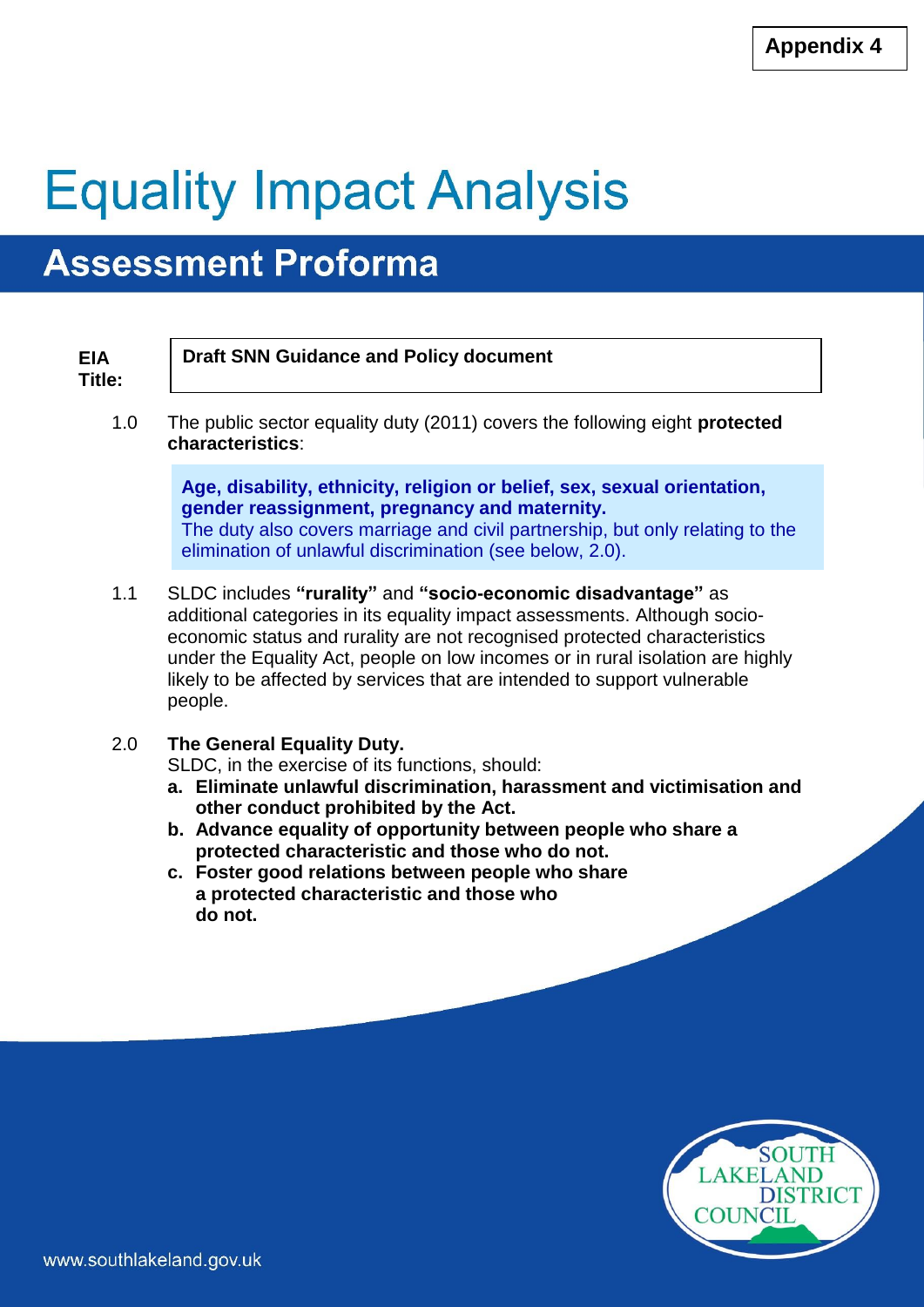# **Step 1**

#### **Summarise the subject and expected outcomes of this EIA.**

**The subject of this EIA is the draft SNN guidance and policy document and the expected outcome of this EIA is to ensure it does not unintentionally discriminated against the 8 protected characteristics and additionally rurality and socioeconomic disadvantage.**

#### **Who are your main stakeholders and list any engagement undertaken (include surveys, feedback forms, complaints, statistics etc.).**

**The main stakeholders are as follows:**

- Residents of South Lakeland Parish and Town Councils
- Property developers/house builders
- Northwest Ambulance Service
- Fire Service Support
- Cumbria County Council's Local Area Committee Manager
- Elected Members

Full details of this consultation can be found in Appendix 3.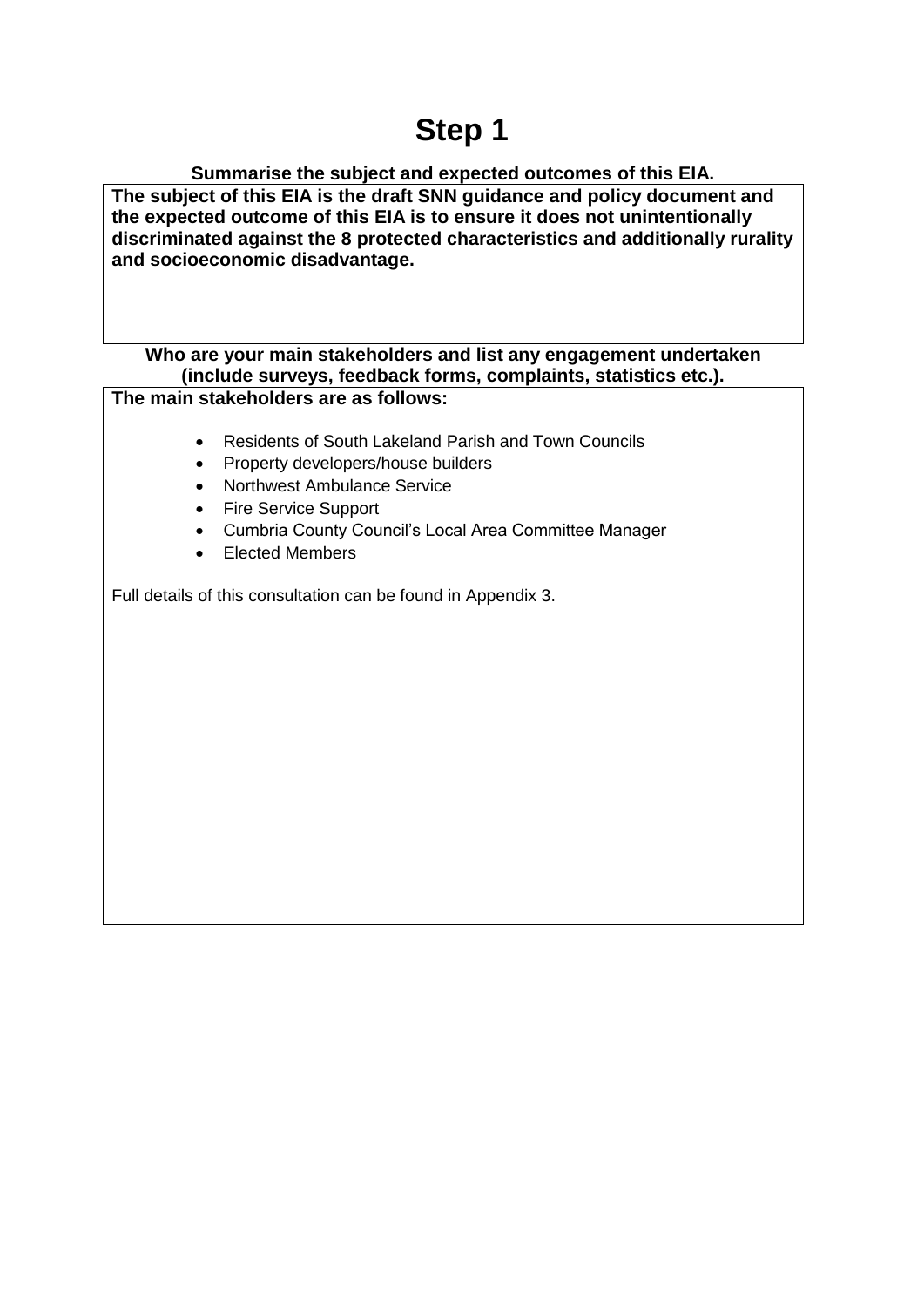### **Step 2 Equality Action Plan**

| In providing this service, what are the impacts<br>for the following people?<br>1. Age (young and old)<br>2. Black and Minority Ethnic<br><b>Disabled</b><br>3.<br>4. Faith/Belief<br><b>Sexual Orientation</b><br><b>Gender</b><br>6.<br>7. Gender reassignment<br><b>Pregnancy and maternity</b><br>8.<br><b>Marriage and Civil Partnership</b><br>9.<br>10. Socio-economic disadvantage (including<br>rural deprivation, 'rurality')<br>(See glossary below for definitions) | <b>Positive</b><br>impacts                                                                                                                                                                          | <b>Negative</b><br>impacts | <b>Mitigating actions (to</b><br>avoid negative impact): | Lead<br>Officer &<br>When | <b>Complete</b><br>Y/N |
|---------------------------------------------------------------------------------------------------------------------------------------------------------------------------------------------------------------------------------------------------------------------------------------------------------------------------------------------------------------------------------------------------------------------------------------------------------------------------------|-----------------------------------------------------------------------------------------------------------------------------------------------------------------------------------------------------|----------------------------|----------------------------------------------------------|---------------------------|------------------------|
| Age (young and old)                                                                                                                                                                                                                                                                                                                                                                                                                                                             | Correctly named<br>streets and<br>properties make it<br>easier for<br>emergency<br>services, carers and<br>other health case<br>professionals to<br>locate properties,<br>avoiding delay in<br>care | n/a                        |                                                          | G.candlin                 | Y                      |
| <b>Disabled</b>                                                                                                                                                                                                                                                                                                                                                                                                                                                                 | Correctly named<br>streets and<br>properties make it<br>easier for<br>emergency<br>services, carers and                                                                                             | n/a                        |                                                          | G.candlin                 | Y                      |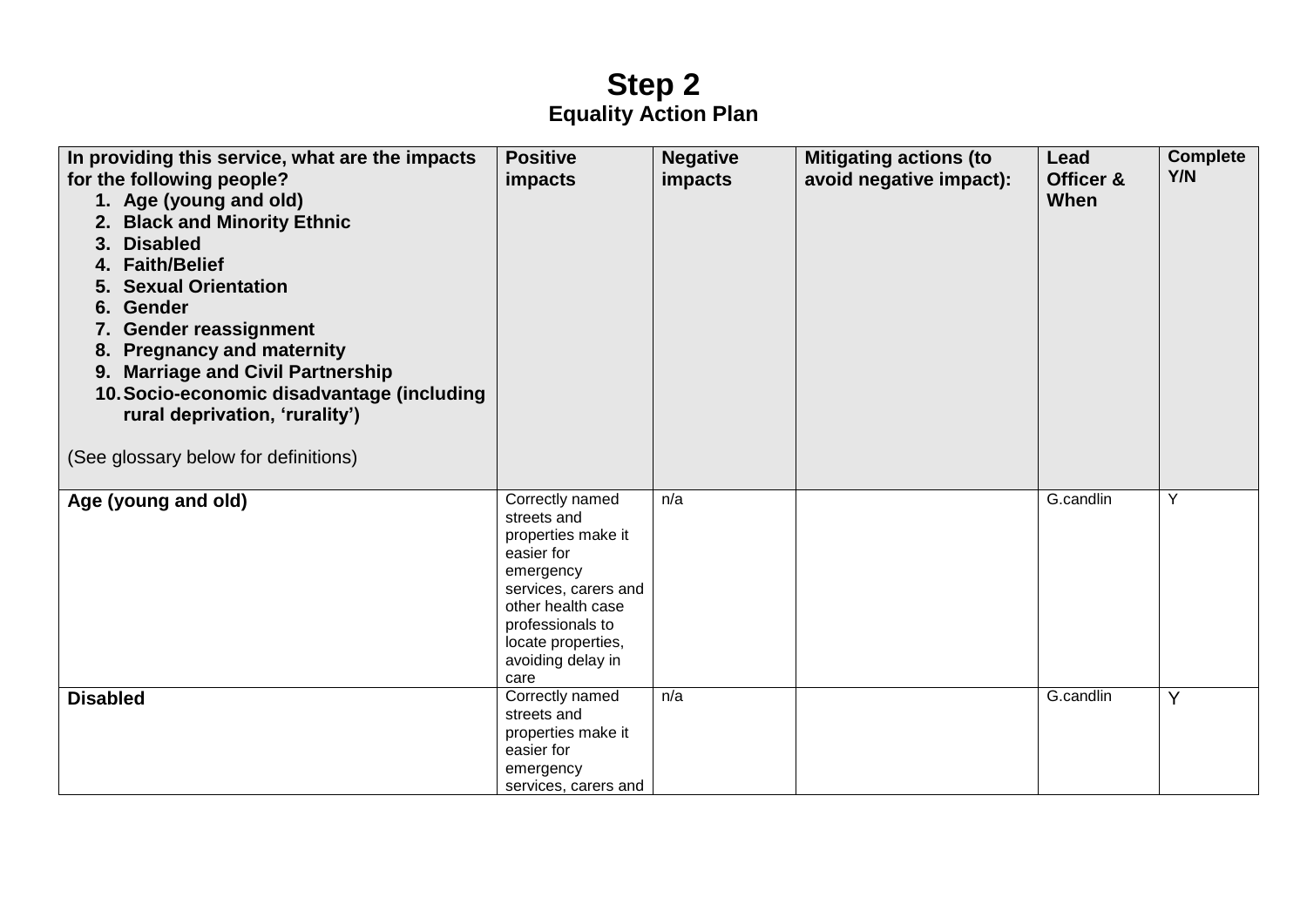| In providing this service, what are the impacts<br>for the following people?<br>1. Age (young and old)<br><b>Black and Minority Ethnic</b><br>2.<br><b>Disabled</b><br>3 <sub>1</sub><br>4. Faith/Belief<br><b>Sexual Orientation</b><br><b>Gender</b><br>6.<br>7. Gender reassignment<br><b>Pregnancy and maternity</b><br>8.<br><b>Marriage and Civil Partnership</b><br>9.<br>10. Socio-economic disadvantage (including<br>rural deprivation, 'rurality')<br>(See glossary below for definitions) | <b>Positive</b><br>impacts                                                                                                                                                                          | <b>Negative</b><br>impacts | <b>Mitigating actions (to</b><br>avoid negative impact): | Lead<br>Officer &<br>When | <b>Complete</b><br><b>Y/N</b> |
|-------------------------------------------------------------------------------------------------------------------------------------------------------------------------------------------------------------------------------------------------------------------------------------------------------------------------------------------------------------------------------------------------------------------------------------------------------------------------------------------------------|-----------------------------------------------------------------------------------------------------------------------------------------------------------------------------------------------------|----------------------------|----------------------------------------------------------|---------------------------|-------------------------------|
|                                                                                                                                                                                                                                                                                                                                                                                                                                                                                                       | other health case<br>professionals to<br>locate properties,<br>avoiding delay in<br>care                                                                                                            |                            |                                                          |                           |                               |
| <b>Pregnancy and Maternity</b>                                                                                                                                                                                                                                                                                                                                                                                                                                                                        | Correctly named<br>streets and<br>properties make it<br>easier for<br>emergency<br>services, carers and<br>other health case<br>professionals to<br>locate properties,<br>avoiding delay in<br>care | n/a                        |                                                          | G.candlin                 | Y                             |
|                                                                                                                                                                                                                                                                                                                                                                                                                                                                                                       |                                                                                                                                                                                                     |                            |                                                          |                           |                               |